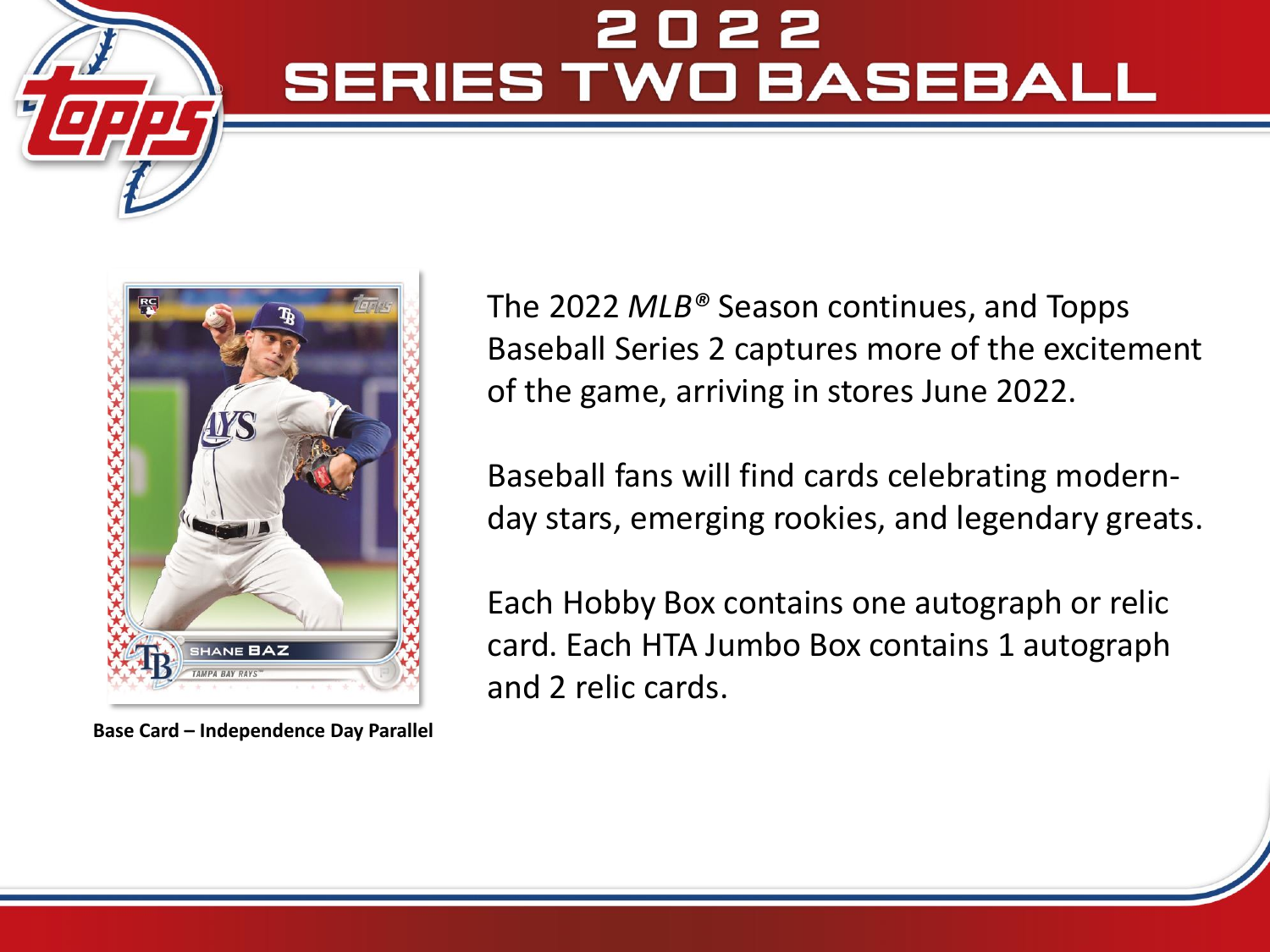

#### **BASE CARDS**

The base set continues here with an additional 330 cards (#s 331-660) featuring *MLB®* veterans, rookies, team cards, and Future Stars.

#### Parallels

- **Gold Foil Parallel**  Printed on gold foilboard, Inserted 1:2 packs **HTA Jumbo Exclusive**
- **Rainbow Foil Parallel**  Inserted 1:10 packs
- **Gold Parallel**  #'d to 2022
- **Green Foilboard Parallel** #'d to 499
- **Orange Foilboard Parallel** #'d to 299
- **Red Foilboard Parallel** #'d to 199
- **Vintage Stock Parallel**  #'d to 99
- **Independence Day Parallel #'d to 76**
- **Black Parallel**  #'d to 71 **Hobby/HTA Jumbo Exclusive**
- **Mother's Day Hot Pink Parallel**  #'d to 50
- **Father's Day Powder Blue Parallel #'d to 50**
- **Memorial Day Camo Parallel #'d to 25**
- **Clear Variation**  #'d to 10 (100 subjects) **Hobby Only**
- **Printing Plates**  Printing plates of card fronts (4 colors per card) #'d 1/1
- **NEW! Platinum Parallel –** #d 1/1



**Base Card – Red Foilboard Parallel**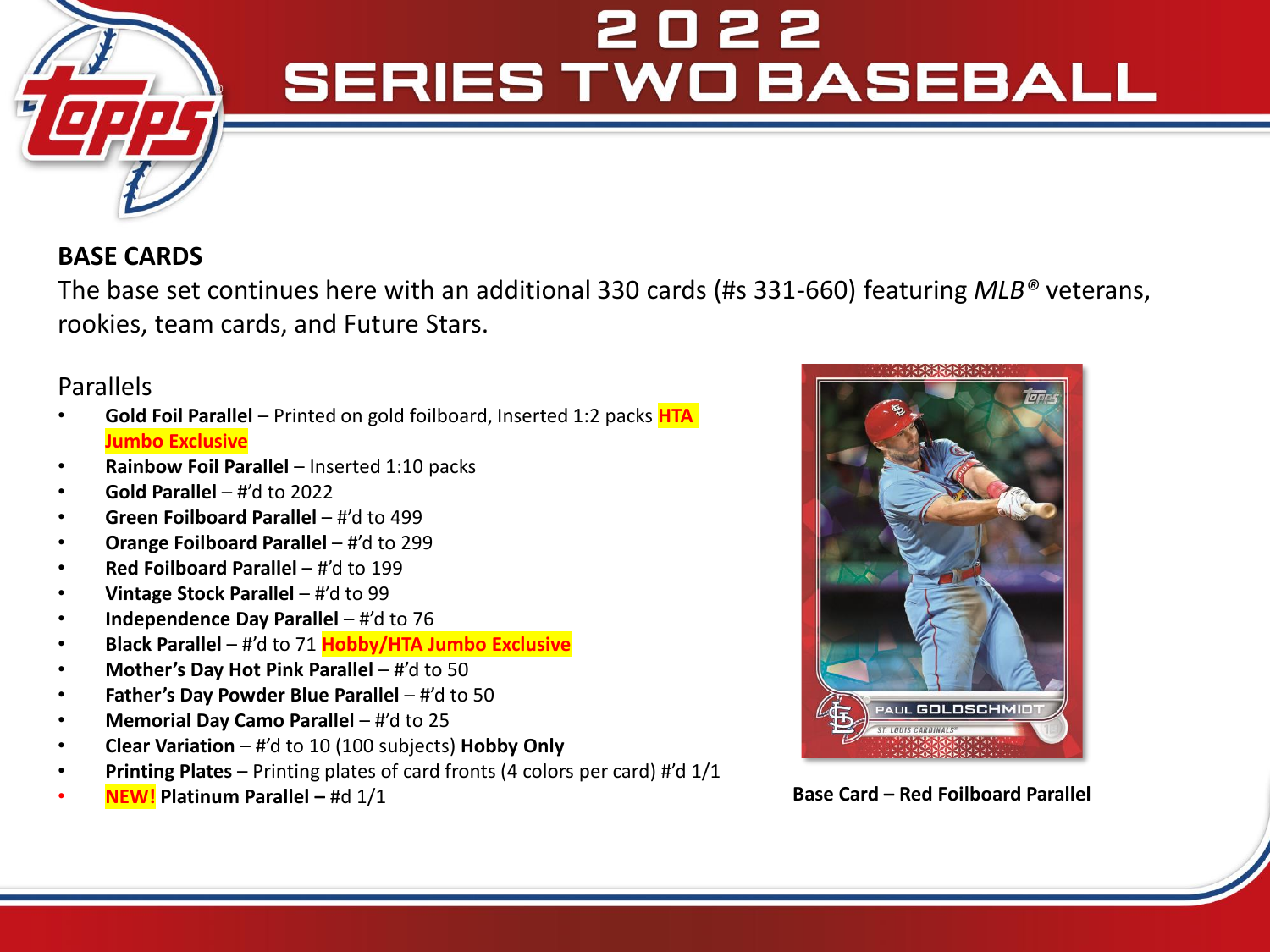

### **INSERTS**

NEW! **Generation Now** - 15 years later, we celebrate the newest generation of *MLB®* Stars. Collect the whole set which started in Series 1, and will conclude in Update Series, to make a 90-card set.

- Blue Parallel limited
- Black Parallel #'d to 299
- Gold Parallel #'d to 75
- Red Parallel #'d to 10
- Platinum Parallel #'d 1/1
- Autograph Parallel (select subjects) #'d to 10 or less

NEW! **Sweet Shades** – The future is bright for these players wearing some of the coolest sunglasses in the game. Printed on foilboard.

- Blue Parallel limited
- Black Parallel #'d to 299
- Gold Parallel #'d to 75
- Red Parallel #'d to 10
- Platinum Parallel #'d 1/1
- Autograph Parallel (select subjects) #'d to 10 or less **Sweet Shades Insert**

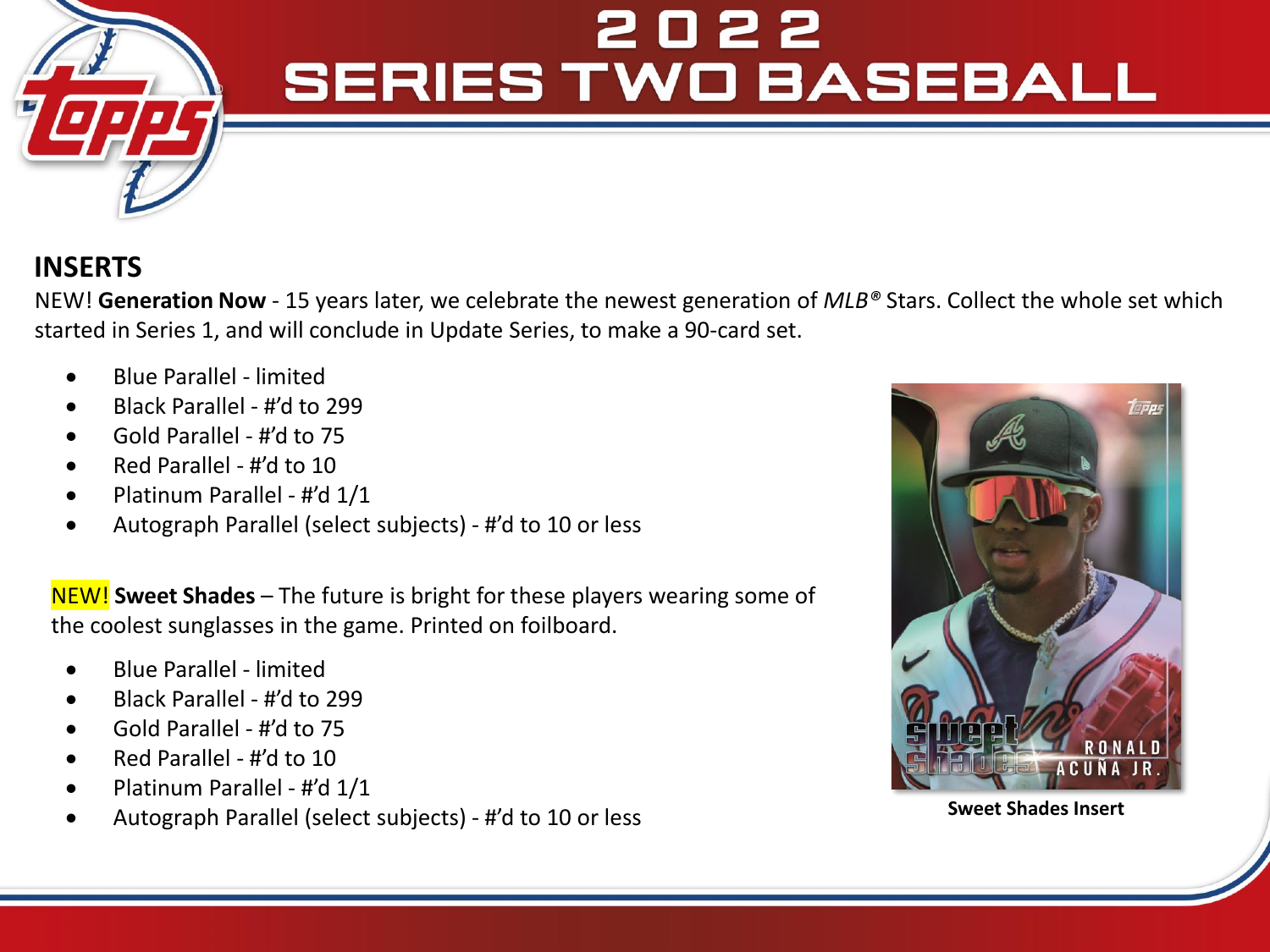

### **INSERTS cont.**

NEW! **Diamond Greats Die Cuts –** 25 additional all-time greats are showcased on these die-cut cards, continuing from Series 1.

- Blue Parallel limited
- Black Parallel #'d to 299
- Gold Parallel #'d to 75
- Red Parallel #'d to 10
- Platinum Parallel #'d 1/1
- Autograph Parallel (select subjects) #'d to 10 or less

**Significant Statistics** – Celebrating advanced stats leaders from 2021.

- Blue Parallel limited
- Black Parallel #'d to 299
- Gold Parallel #'d to 75
- Red Parallel #'d to 10
- Platinum Parallel #'d 1/1



**Diamond Greats Die Cuts – Autograph Parallel**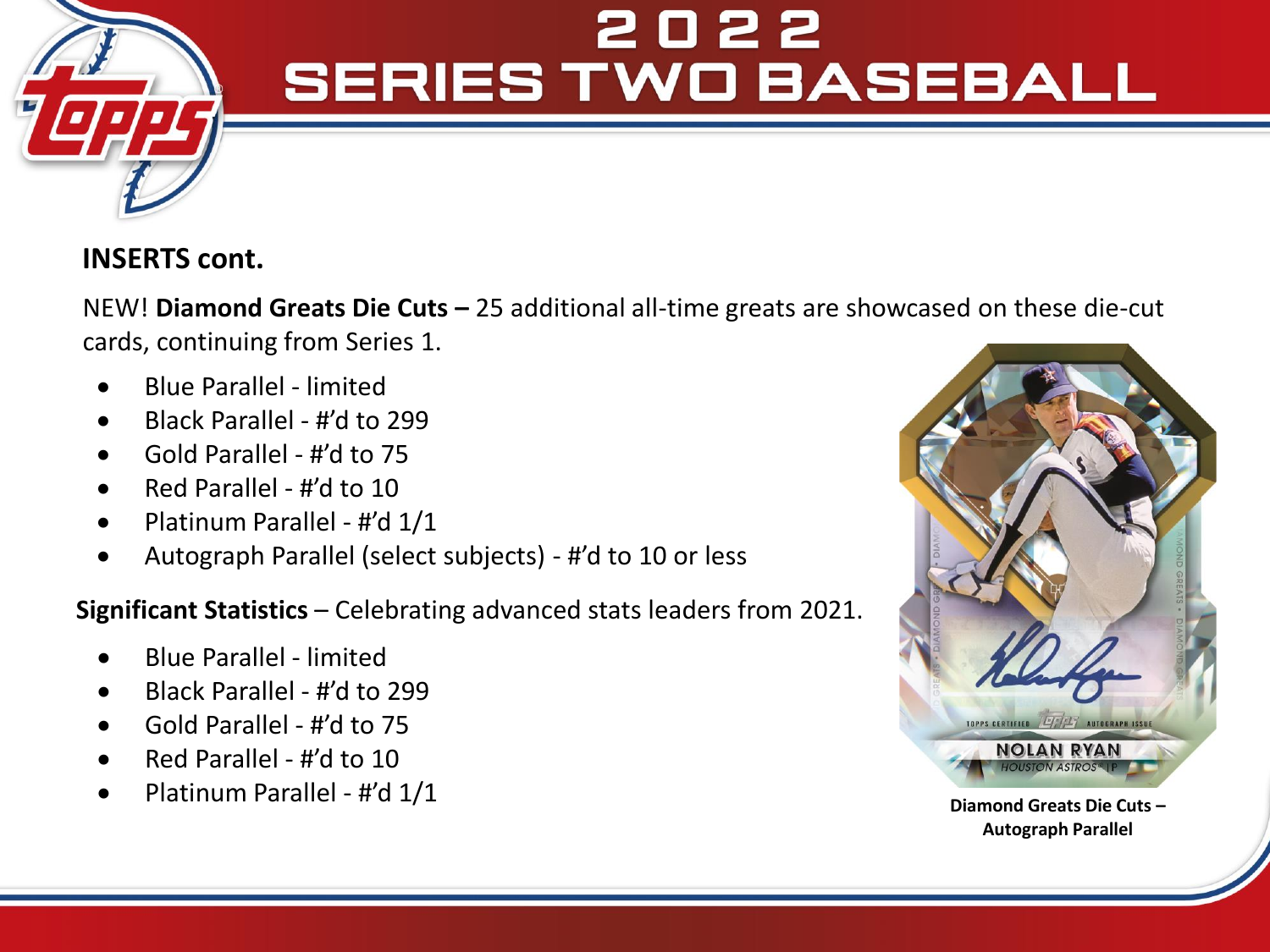



#### **No-Hit Club Insert – Gold Parallel**

### **INSERTS (cont.)**

NEW! **No-Hit Club** – Showcasing pitchers who have thrown no-hitters during their *MLB®* careers.

- Blue Parallel limited
- Black Parallel #'d to 299
- Gold Parallel #'d to 75
- Red Parallel #'d to 10
- Platinum Parallel #'d 1/1
- Autograph Parallel (select subjects) #'d to 10 or less

NEW! **Salute to The Mick –** The next 3 cards of this 9-card set paying homage to Mickey Mantle. Collectors will find the remaining cards in Update Series. **LIMITED AND VERY RARE**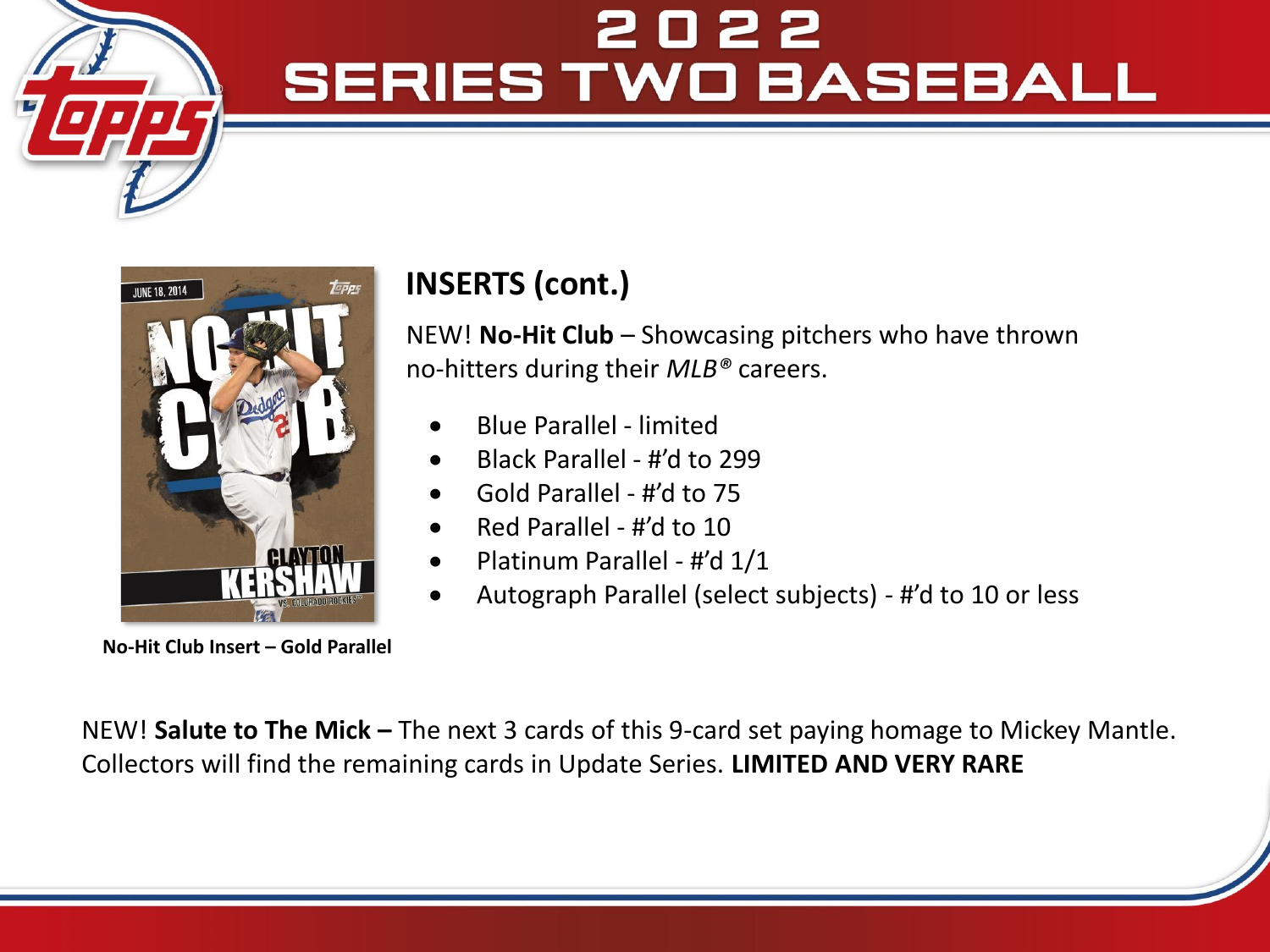

### **INSERTS (cont.)**

NEW! **1987 Topps All Star Baseball**

- Blue Parallel limited
- Black Parallel #'d to 299
- Gold Parallel #'d to 75
- Red Parallel #'d to 10
- Platinum Parallel #'d 1/1
- **NEW!** Wood Variation #'d 1/1



**1987 Topps All Star Baseball Insert** 



**1987 Topps All Star Baseball Insert – Red Parallel**

**Sketch Cards** – 1-of 1-hand-drawn art featuring *MLB®* stars and legends. **HOBBY/HTA JUMBO Exclusive**

NEW! **Oversized 1987 Topps All Star Boxloaders** – Up to 25 all-time *MLB®* All-Stars on the classic 1987 Topps ASG Commemorative Set design. *Exclusively found in Hobby Jumbo boxes*.

- Gold Parallel #'d to 50
- Red Parallel #'d to 10
- Platinum Parallel #'d 1/1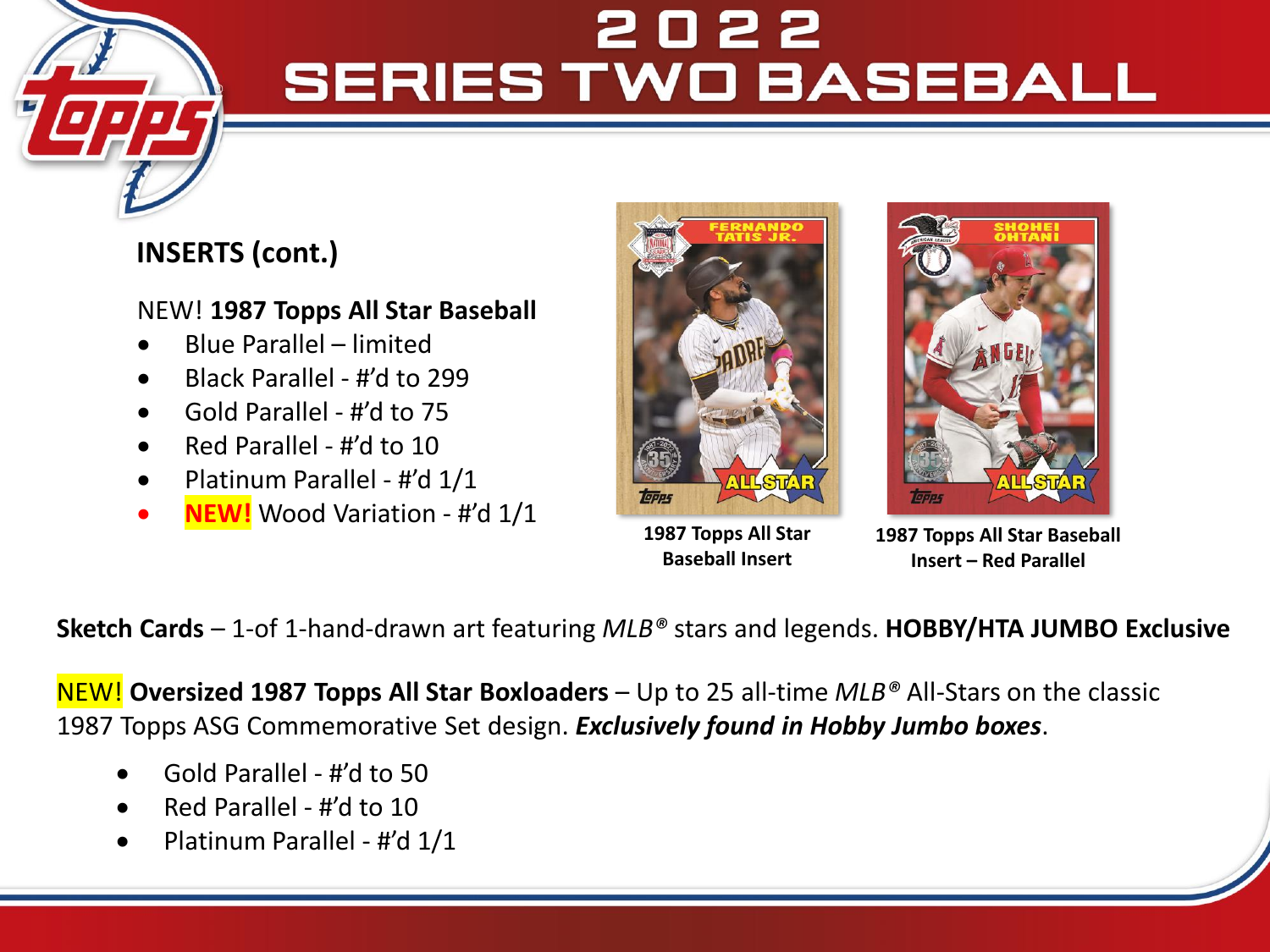

### **Hobby Exclusive Commemorative Relics**

NEW! **All-Star Alumni** – Featuring players alongside commemorative patches of *MLB® All-Star Game®* logos.

- Gold Parallel #'d to 75
- Red Parallel #'d to 10
- Platinum Parallel #'d 1/1
- Autograph Parallel (select subjects) #'d to 10 or less **All-Star Alumni – Autograph Parallel**



NEW! **Silver Slugger Award Winner Patches** – Celebrating 25 notable winners from years past, with commemorative Silver Slugger Award patches.

- Black Parallel #'d to 299
- Gold Parallel #'d to 75
- Red Parallel #'d to 10
- Platinum Parallel #'d 1/1
- Autograph Parallel (select subjects) #'d to 10 or less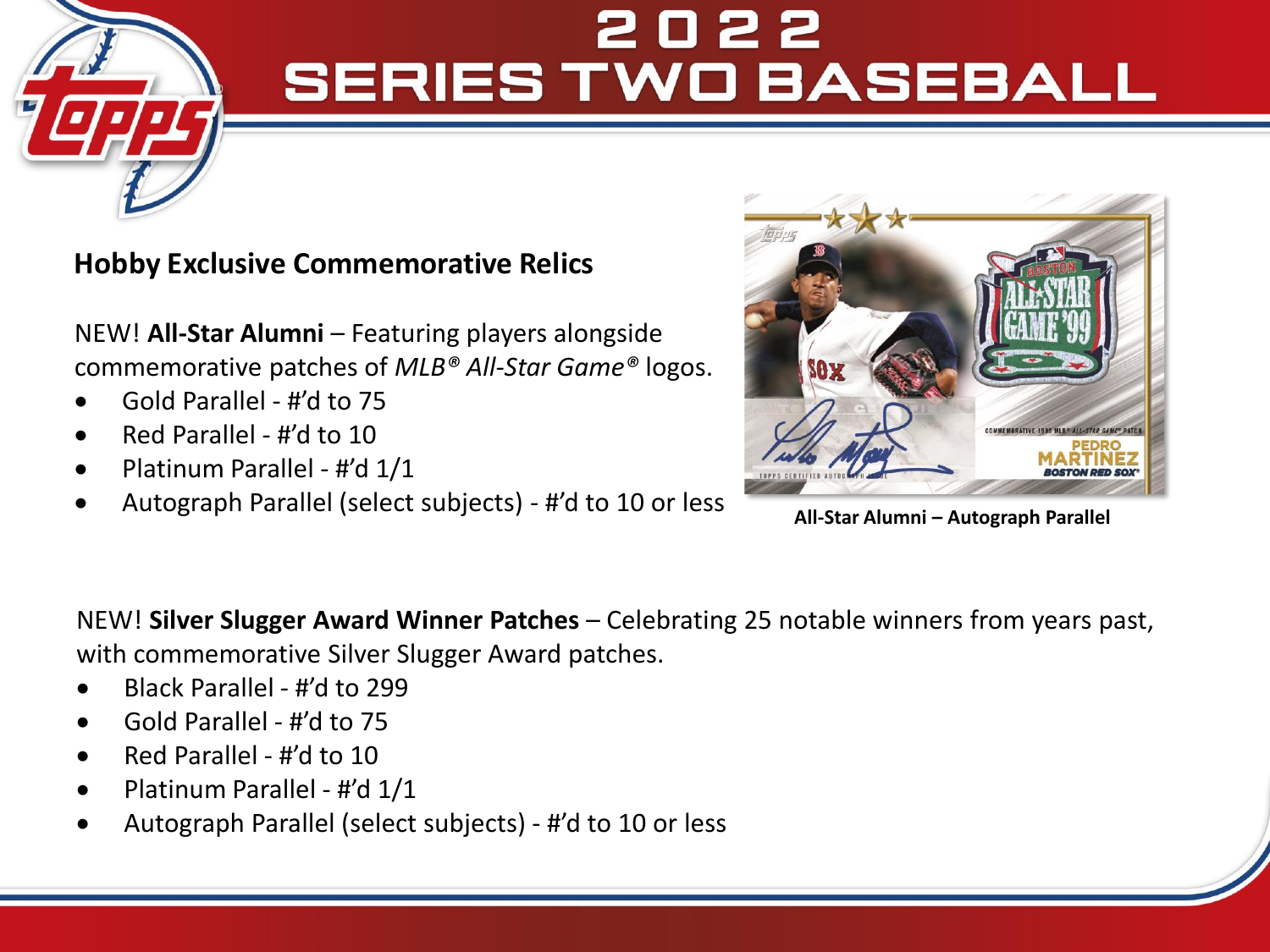



**1987 Topps Baseball All Star Autograph – Gold Parallel**

### **Autographs and Autograph Relics**

**Baseball Stars Autographs** – Showcasing stars of the game.

- Black Parallel #'d to 199
- Gold Parallel #'d to 50
- Red Parallel #'d to 25
- Platinum Parallel #'d 1/1

**Baseball Stars Dual Autographs** – Sequentially numbered to 5 or less

#### **1987 Topps Baseball Autograph Cards**

- Black Parallel #'d to 199 or less
- $\bullet$  Gold Parallel #'d to 50 or less
- Red Parallel #'d to 25 or less **Hobby Exclusive**
- Platinum #'d 1/1 Hobby/HTA Jumbo

#### **1987 Topps All-Star Baseball Autograph Cards**

- Black Parallel #'d to 50 or less
- Gold Parallel #'d to 25 or less
- Red Parallel #'d to 10 or less **Hobby Exclusive**
- Platinum #'d 1/1 Hobby/HTA Jumbo

**Cut Signatures** – One of One cards featuring cut signatures of legendary names.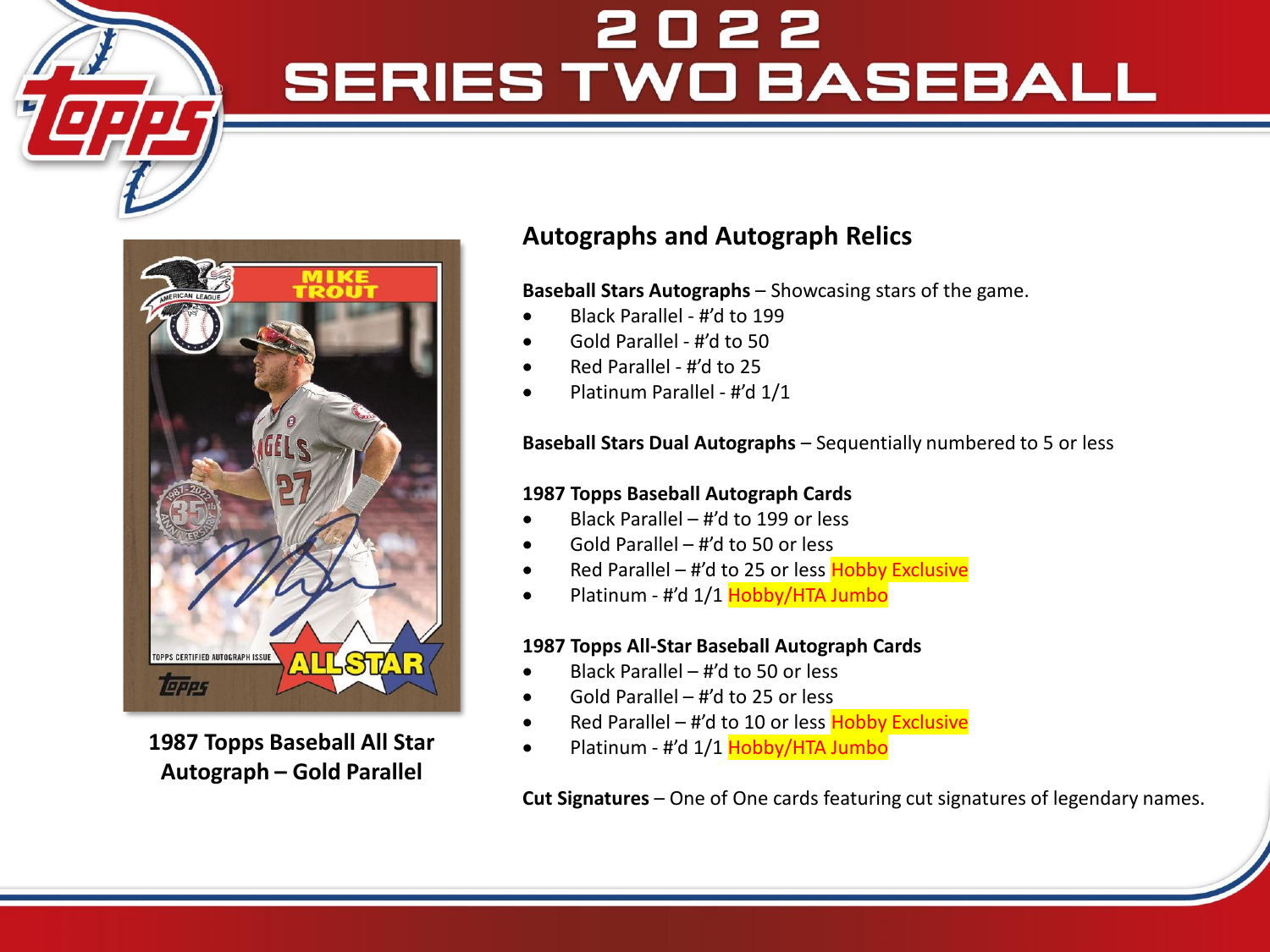

**Topps Reverence Autograph Patch Card – Red Parallel**



*Major League™* **Material Relic – Red Parallel**

### **Relics and Autograph Relics**

#### *Major League™* **Material Cards** Parallels

- **Black Parallel**  #'d to 199
- **Gold Parallel**  #'d to 50 or less
- **Red Parallel**  #'d to 25 or less
- **Platinum Parallel**  #'d 1/1 **Hobby/HTA Jumbo Exclusive**

#### **1987 Topps Baseball Relics**

Parallels

- **Black Parallel**  #'d to 199
- **Gold Parallel**  #'d to 50
- **Red Parallel**  $-$  $\sharp$ **'d to 25**
- **Platinum Parallel**  #'d 1/1 **Hobby/HTA Jumbo Exclusive**

**In The Name Relics** – One-of-One relics featuring jersey nameplate letters. **Hobby/HTA Jumbo Exclusive**

**Topps Reverence Autograph Patch Cards** – Featuring on-card autographs and gameused patch pieces from *MLB®* greats and current stars. Numbered to 10 **Hobby/HTA JUMBO Exclusive**

- Red Parallel  $\sharp$ 'd to 5
- Platinum Parallel #'d 1/1

*Major League™* **Material Autograph Cards –** sequentially numbered to 50 or less

- Red Parallel  $#$ 'd to 25 or less
- Platinum Parallel #'d 1/1